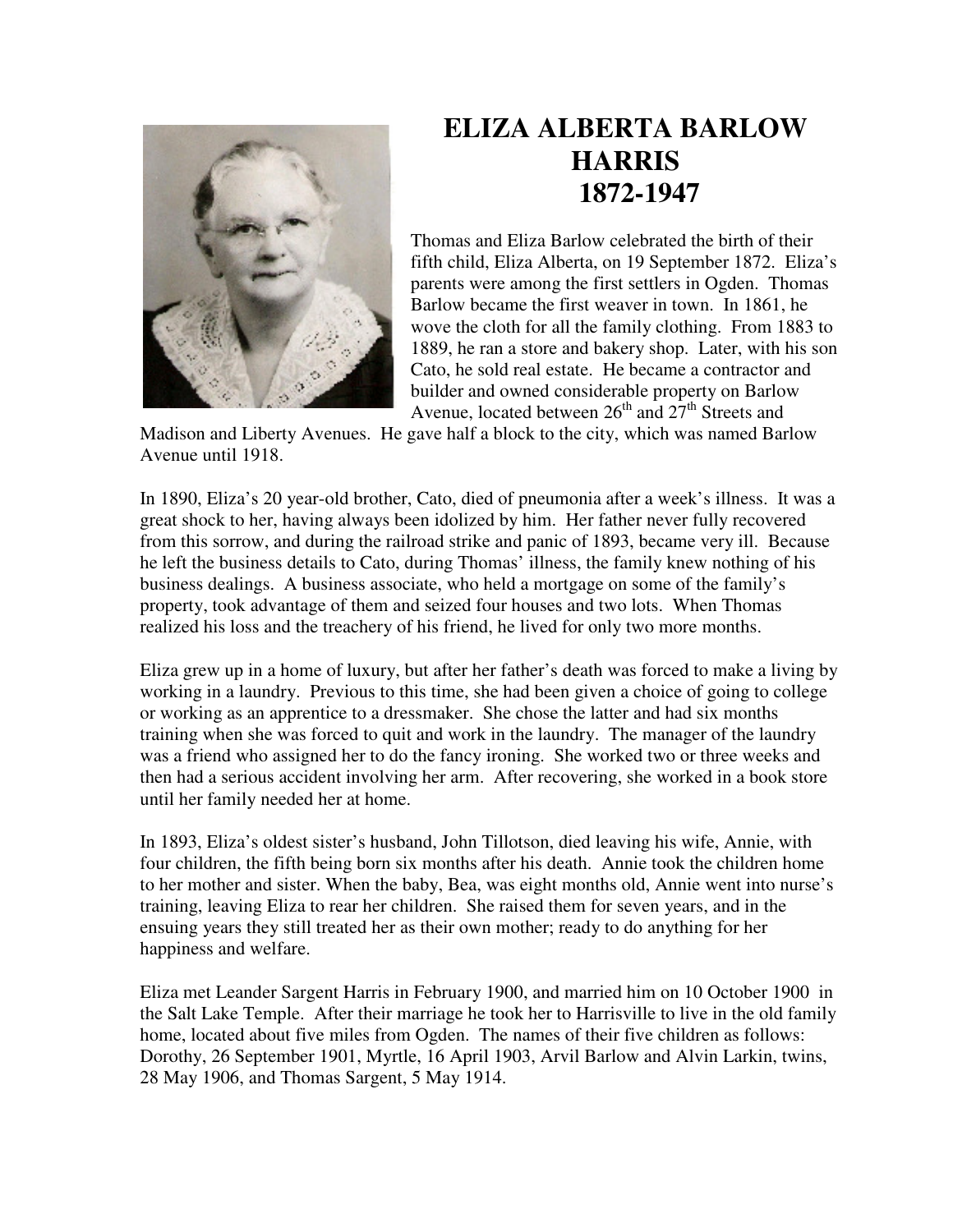Two weeks before her second baby was due, Eliza was resting at home while her husband gave an Arbor Day speech at the school. A passer-by noticed the house was on fire. She ran in and told Eliza. Men from the brickyard were alerted and ran to help. One of them found Eliza standing on a chair in the attic with a bucket of water. The man ordered her away from the house while they tried to stop the fire by chopping the roof away. The baby arrived the next day, 16 April, 1903. Eliza and Leander named the baby girl Myrtle after the myrtle that bloomed in the warm spring weather.

In approximately 1907, the family moved to Logan and spent the winter there. Mr. Harris attended the Agricultural College, and in his spare time worked in the Logan Temple. The doctor recommended a change of altitude for Eliza because she was not well. Her husband, on leaving the doctor's office, met an old friend, David Eccles. David asked him to take a job on the railroad near Baker City, Oregon. The family moved to Austin, a little lumber camp sixty miles north of Baker City.

Austin had twenty families in its one mile square area. The railroad company owned the lumber camp and saw mill and built the Harris' a home. While they waited for the completion of the house they lived in a hotel for a month, but the children proved too lively to stay there, so they lived in tents until the house was ready.

Eliza and Leander saw the town burn twice during the three years they lived there. The town consisted of one block, and the first fire burned the hotel, post office, two saloons, and the butcher shop. The origin of the fire was never determined. The second fire started from escaping gasoline fumes in a saloon when the bartender attempted to light a lamp.

The Harris' moved back to Harrisville in October, 1910, to the same home, and Eliza became very active in church work. She taught Primary, served as superintendent of religion class, president of the women's Farm Bureau, Captain of the Daughters of the Pioneers, and counselor in the Women's Relief Society.

Following is one of Eliza's favorite memories as told by a friend:

When (sic) a young girl, a crowd of young people went up to Wyoming on a camping trip. It was something in those days to go so far away from home, and since they were in the wilds, the men took it upon themselves to see that no girl left camp alone. But Eliza was daredevil enough to take with her at times a gun and a book and go out, saying that if anyone strange came near her she would shoot. There was good fishing in the mountain streams where they were, so the men would leave camp to go two or three miles away for the day. But one man would always stay in camp as a protector, as two girls were always left in camp to do the cooking. On the last day everyone wanted to go fishing, and that day was Eliza's turn to be cook, she having promised to make lemon pie. After quite a debate, it was agreed that the two girls would stay by themselves, Eliza agreeing to fire a shot three times if a man entered the camp. When everyone had gone, two boys came by on horseback, they were old friends from

Eliza Alberta Barlow Harris 2